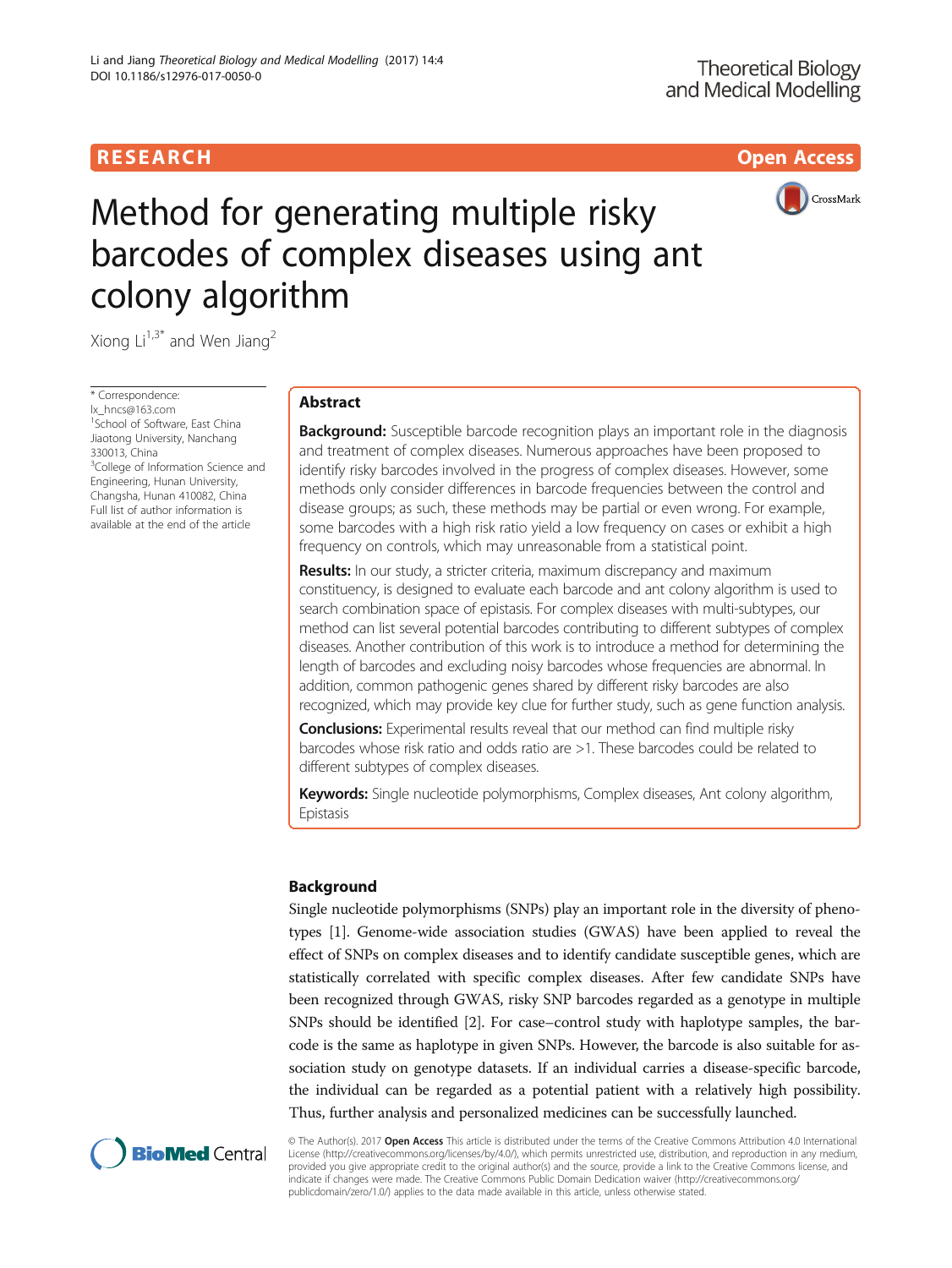The computational complexity of analyzing SNP interactions has been confirmed as a NP hard problem [[3](#page-11-0), [4\]](#page-11-0). As such, a global optimal solution is difficult to be located in a combination space, especially when the number of SNPs is large. Numerous methods were proposed to balance the quality of solutions and calculation costs, and many approaches tried to find near optimal solutions in such a huge combination space. For example, intelligent algorithms can be suitable; Chang et al. [\[2\]](#page-11-0) used a particle swarm optimization algorithm to search for barcodes with a high risk. Yang et al. [[3](#page-11-0)] improved a genetic algorithm by using a selective strategy to optimize the maximum difference. A heuristic search strategy can also be applied to analyze SNP interactions. For instance, Chuang et al. [[4](#page-11-0)] designed a branchand-bound algorithm to narrow down the combination space of SNP interactions.

Although these approaches have some merits, some issues should be addressed in further. For instance, some approaches only focus on the difference in barcodes frequencies between cases and controls. In our study, the consistency of barcodes is simultaneously considered to identify the risky barcode related to these cases. In another instance, some methods intend to search for a specific barcode, which is globally optimal [[5](#page-11-0)]. However, these cases can be precisely divided into several subtypes on the basis of the trait heterogeneity of a complex disease [[6](#page-11-0)]. It means that there may be several different risky barcodes related to different subtypes of complex diseases. In our study, an improved ant colony algorithm is proposed to address these problems and to generate multiple solutions; in each iteration, optimum solutions are saved as candidate barcodes attributed to a specific subtype of complex diseases. More importantly, traditional methods make the preference that odds ratio (OR) or risk ratio (RR) produces plausible barcodes, which yield a high OR but exhibit a low frequency in the case group or a high frequency in the control group.

Our study aims to address all these three issues in the process of generating risky barcodes. To search feasible solutions in the huge combination space of SNP interactions, an ant colony optimization (ACO) is applied to identify multiple risky barcodes with criteria maximum discrepancy and maximum consistency (MDMC). Note that we provide a new way to determine the length of risky barcodes according to the frequency of barcode. This is because from statistical point these barcodes should meet a reasonable frequency in cases or controls.

#### **Methods**

In Eq. (1), a matrix  $M$  contains  $m$  samples, and each sample includes  $n$  SNPs and a label which indicates the status of sample (normal or effected). Each  $x_{i,j}$  entry denotes genotype of *j*th SNP on the *i*th sample; in this study,  $x_{i,j}$  could be 0 (major allele homozygous), 1 (heterozygotes) or 2 (minor allele homozygous). For a case–control study, l could be 0 ⏞ (control) or 1 (case).

$$
M = \begin{bmatrix} \text{SNPs} & \text{Label} \\ \overline{x_{1,1} & x_{1,2} & \cdots & x_{1,n} & l_1} \\ x_{2,1} & x_{2,2} & \cdots & x_{2,n} & l_2 \\ \vdots & \vdots & \vdots & \vdots & \vdots \\ x_{m,1} & x_{m,2} & \cdots & x_{m,n} & l_m \end{bmatrix} \quad (1)
$$

In this work, a MDMC measure is designed to determine a risky barcode which is highly associated with labels of samples. ACO algorithm is applied to generate these risky barcodes. Thus, our method can be denoted by MDMC-ACO.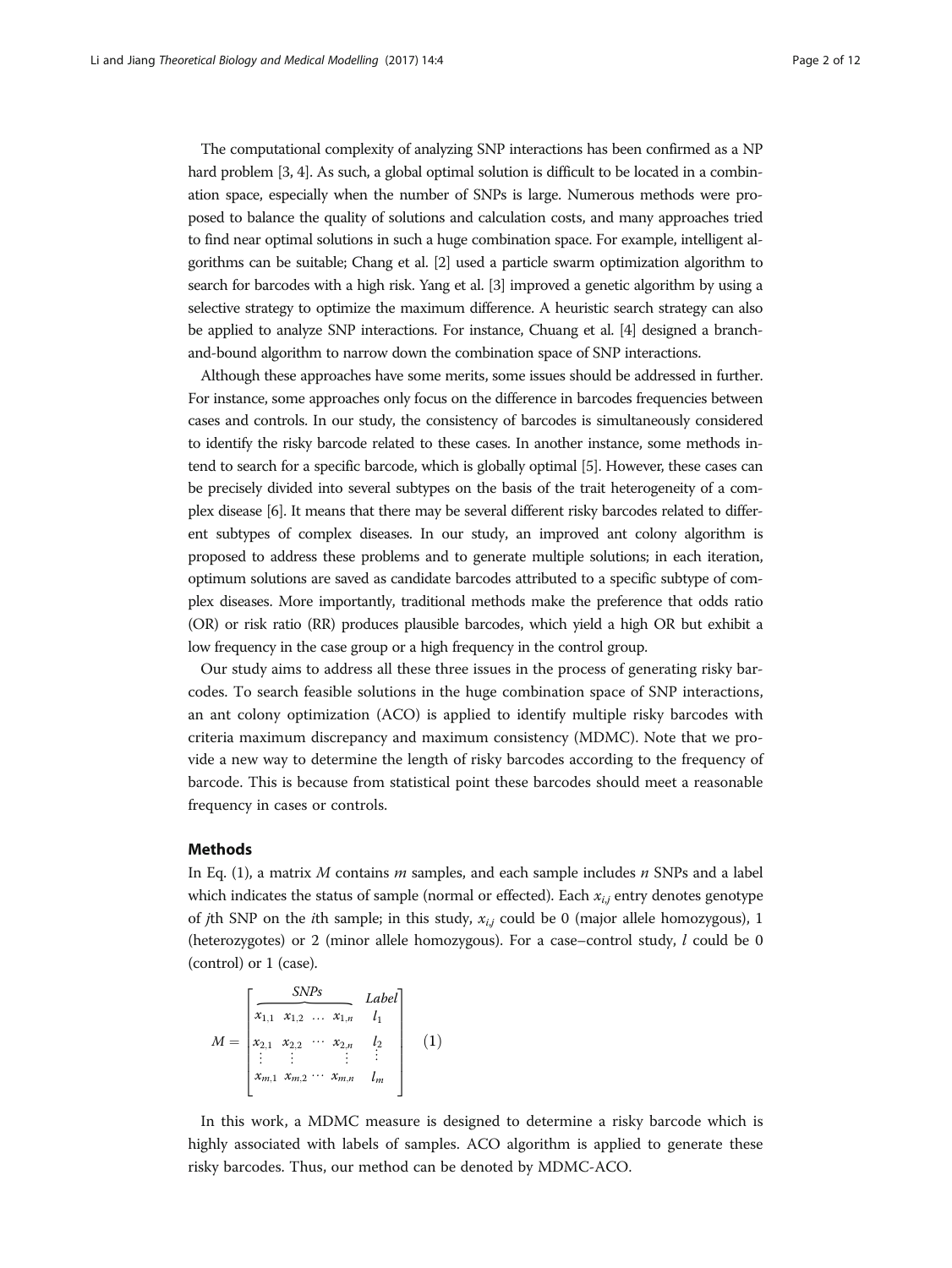#### MDMC

Let X be the random variable of barcode and X takes the values of the barcode  $x_i$  $=\{x_{i1},\ldots,x_{ij},\ldots,x_{in}\}\$ , where xij is the genotype on *i*-th barcode at the SNP j,  $i \in \{1,\ldots,m\}\$ ,  $j \in \{1, ..., n\}$ . Then, let *pcase*(xi) be the frequency of xi on cases and let *pcontrol*(xi) be the frequency of xi on controls.

Maximum discrepancy(MD): Intuitively, a barcode, which causes a complex disease, should appear frequently in cases but rarely in controls. The discrepancy of frequencies should also be as large as possible. MD is described in Eq. (2).

max  $D(xi)$ ,  $D = pcase(xi) - pcontrol(xi)$  (2)

When D is negative, xi is a weak solution. A more risky barcode should yield a larger value. SNPs selected according to MD could be redundant or noisy. For example, the discrepancy could be constant when a new SNP is added to a barcode. Therefore, the following maximum consistency condition can be used to restrain noisy SNPs.

 $(Maximum\ consistency)MC$ : If no other factors result in these cases except genes, these cases should be attributed to several risky barcodes. At the same time, these barcodes should never appear in controls. Although other unknown factors undermine this ideal situation, MC with cases should be maintained to exclude noise.

$$
\max C(\mathbf{X}), \ C = \frac{1}{\sum_{i=1}^{m} p(\mathbf{x}i) \log \frac{p(\mathbf{x}i)}{\prod_{j=1}^{n} p(jxij)}}
$$
(3)

Equation (3) describes relative entropy, which is a fundamental measure in informa-tion theory [\[7](#page-11-0), [8\]](#page-11-0). If  $p(xi)$  remains unchanged when a new SNP is selected,  $\prod_{j=1}^{n} p_j(xij)$ decreases. Consequently, C decreases. It means that an unreasonable growth of the number of causing SNPs is restrained.

#### ACO algorithm

As the number of SNPs increases, the combination space of epistasis grows rapidly, which results in that a global optimal solution cannot be searched in such a huge space. Therefore, ACO algorithm is proposed to heuristically search for near-optimal solutions.

The ACO algorithm, which is a classic swarm intelligence method, solves computational tasks by using a probabilistic technique [\[9](#page-11-0)]. ACO was initially proposed to solve an optimal path for the traveling salesman problem. ACO has been widely applied to various research areas. ACO simulates the behaviors of natural ants as they search for foods; some of these behaviors include laying down pheromone and so on. In the following subsections, the design of ACO is detailed.

#### Population encoding and initialization

In accordance with the risky barcode searching problem, each individual  $I$  of ACO, namely, barcode, is designed in a format on the basis of the selected SNPs and genotypes on these SNPs. The encoding scheme is expressed as follows:

$$
I = \{(SNP, Genotype)1, ..., (SNP, Genotype)k\}
$$

where each component of I contains the ID of SNP and the genotype of the selected SNP. *k* is the number of SNPs in a barcode.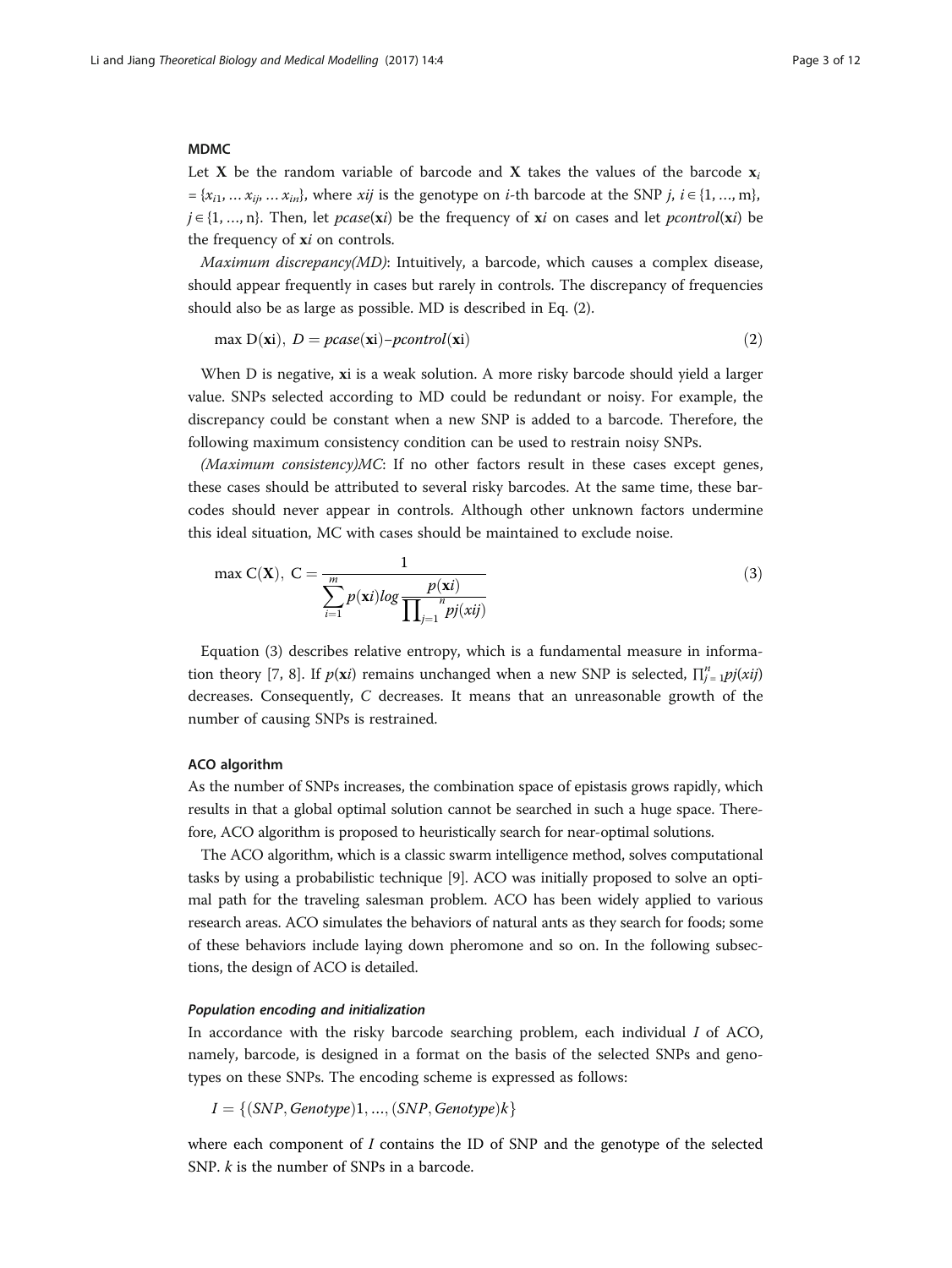In the traditional ACO, ants can be randomly placed on SNPs. In this study, each artificial ant is distributed in a fixed distance because of the linkage disequilibrium (LD) between adjacent SNPs. For example, suppose that there are  $w$  ants and  $n$  SNPs. Then, all of these SNPs in a chromosome are divided into  $w$  segments. During the ACO initialization, the  $i$ -th ant can only be placed in the  $i$ -th segment, but the ant can randomly select a SNP in each segment. This strategy can improve global optimality.

#### Objective function

The processes of SNP selection and barcode generation are determined by an objective function. In this study, each solution generated by ACO will be evaluated by MDMC, where MD and MC are combined in Eq. (4).

$$
\max F(D, C), F = D \times C \tag{4}
$$

Obviously, Eq. (4) is the simplest combination formula of MD and MC to maximize MDMC. Intuitively, a risky barcode which is highly correlated to the progress of complex diseases will yields a higher F.

#### SNP selection and pheromone update

A key communication medium of ACO that directs an ant's decision-making ability is pheromone. If a SNP is selected by many ants, the pheromone on the SNP is rich. Therefore, the possibility of other ants selecting it to formulate a risky barcode is high. The ant decision of SNP selection is defined as follows:

$$
p_i^k(t) = \begin{cases} \frac{[\tau i]^{\alpha} \boldsymbol{\cdot} [\eta i]^{\beta}}{\displaystyle\sum_{i \in R} [\tau i]^{\alpha} \boldsymbol{\cdot} [\eta i]^{\beta}} \ i \in R & (5) \\ 0 & \text{Otherwise} \end{cases}
$$

R is the set of unresolved SNPs, and  $\alpha$  and  $\beta$  are two important weights of pheromone trail and heuristic value, respectively. A heuristic value η, which can accelerate convergence, is essential for analysis of large-scale dataset. When previous studies have found some risky SNPs which are pathogenic to a specific complex disease through clinical validation, we can set a high η for these risky SNPs to ensure that they will be selected with relatively high probability. However, we suppose that risky barcodes are identified from few candidate SNPs in this study. Heuristic information is unnecessary; thus,  $β$  is 0.

Once all the ants have searched for their solutions in each iteration, laying down pheromone and evaporation in all of the SNPs are triggered. In accordance with the objective function, the pheromone update of τ is defined as Eq.  $(6)$ .

$$
\tau i(t) = (1-\rho)\tau i(t-1) + \Delta \tau i(t) \tag{6}
$$

where  $\rho$  is the pheromone evaporation factor and  $\rho \in (0, 1)$ .  $\Delta \tau i(t)$  is expressed as Eq. (7).

$$
\Delta \tau^{k} i(t) = \begin{cases} Fk i \in T^{k}(t) \\ 0 & \text{Otherwise} \end{cases}
$$
 (7)

where  $T^k(t)$  is the set of SNP selected at the t-th iteration. Eq. (7) denotes that the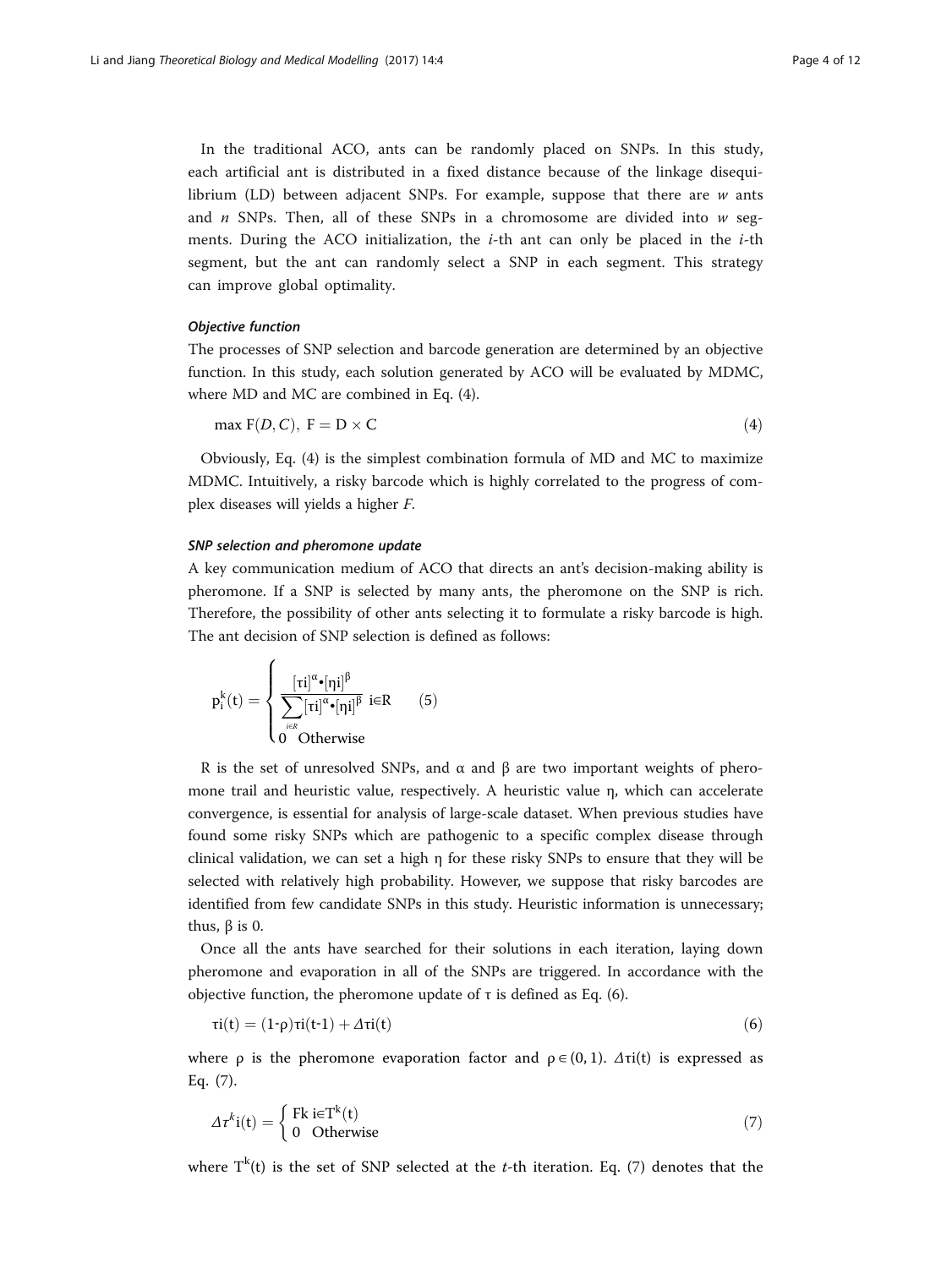k-th ant deposits a quantity of pheromone  $\Delta \tau i(t)$  on the SNPs involved in a potential barcode.

#### Determining the length of barcode

A pathogenic barcode could not be too frequent in controls and also could not be too infrequent in cases from a statistical view. According to this property, some noisy barcodes can be excluded, and oversize barcodes will be inhibited. Therefore, we introduce a noisy pruning strategy to determine the length of barcode in ACO. The length of a risky barcode is bound to a reasonable region neither too long nor too short.

During the process of barcode generation, we find that if a short barcode is infrequent, its superset is also infrequent. It means that if an ant generates a solution which is too infrequent in cases, there is no need to continue. Consequently, instead of expanding the size of barcodes, the ant then returns a short barcodes.

#### Pseudo-code of MDMC-ACO

The pseudo-code is listed below to describe MDMC-ACO and the outline of searching for potential risky barcodes is depicted in Fig. [1.](#page-5-0)

Procedure MDMC-ACO

While(Termination condition unmet)

Each ant is assigned a starting SNP according to the initialization strategy;

While (Not all ants completed)

Each ant selects a SNP and generates a barcode as in Eq. (5);

End while

Measure each barcode by Eq. (4);

Update pheromone according to Eq. (6);

Save the best solution of current iteration;

End while

End procedure

The first loop ends when a specific amount of iterations is reached or a fixed number of risky barcodes is satisfied.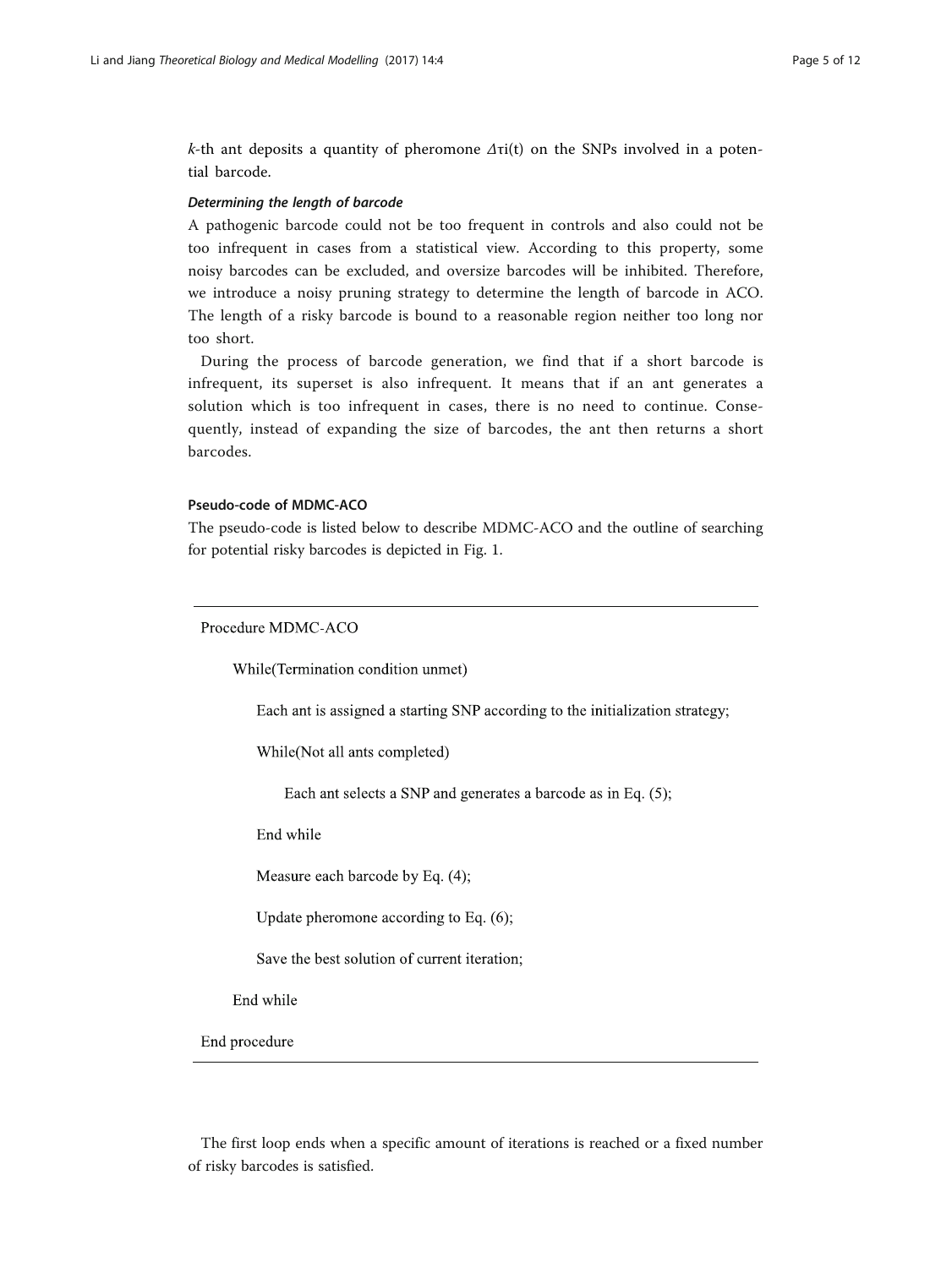<span id="page-5-0"></span>

## Datasets and performance measurement

#### Dataset of breast cancer

The predictive barcodes related to a specific complex disease is identified through the following steps: (1) use GWAS to identify risky SNPs by a case–control study; (2) run a permutation test for these SNPs; (3) deeply sequence the mutation around candidate SNPs; (4) carry out a candidate association study to determine SNPs in epistasis; and (5) search for pathogenic barcodes.

In this study, risky barcodes of breast cancer are searched from a dataset which contains a candidate set of SNPs and 10,000 samples (5000 cases and 5000 controls). Twenty-three candidate SNPs which are separately distributed in six genes, namely, COMT, CYP19A1, ESR1, PGR, SHBG, and STS are involved in the progress of breast cancer. We use the same number to represent the ID of each SNP, which is consistent with previous study [\[3](#page-11-0)]. These genes involved in steroid hormone metabolism and signaling are verified in [[10](#page-11-0)–[12](#page-11-0)]. Then, risky barcodes should also be analyzed to determine the harmful genotype of these genes in breast cancer.

#### Performance measurement

We apply two common measures, namely, OR and RR, to evaluate the performance of risky barcodes. These measures are widely used in epidemiological and case–control studies.

$$
OR = \frac{TP \times TN}{FN \times FP}
$$
\n<sup>(8)</sup>

$$
RR = \frac{TP \times (TN + FP)}{FP \times (TP + FN)}
$$
\n(9)

A predictive barcode can be used for early diagnosis or risk estimation. If a predictive barcode is considered as pathogenic, then an individual carrying the barcode would be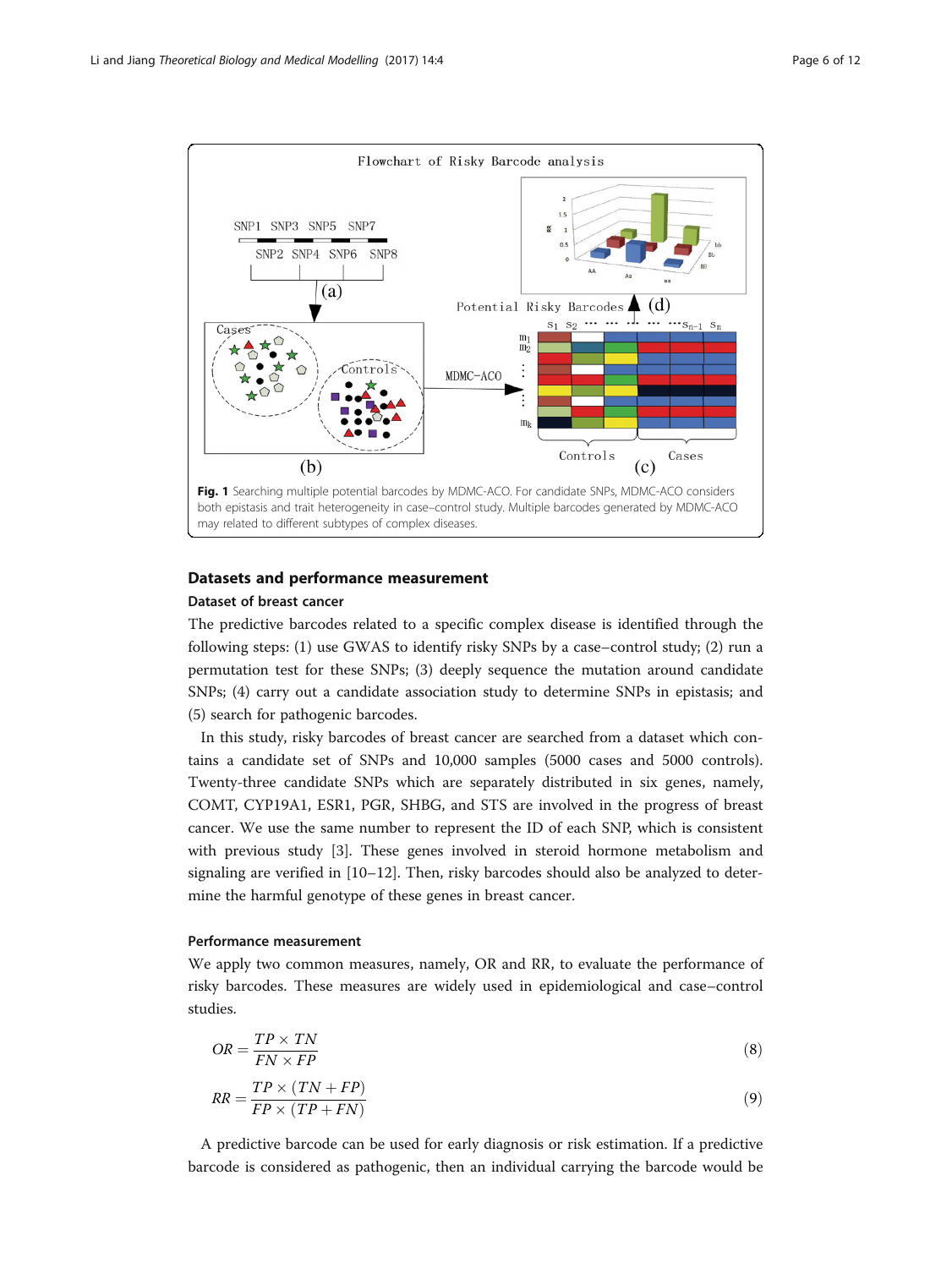diagnosed as positive. In Eqs. ([8](#page-5-0)) and [\(9\)](#page-5-0), TP denotes the proportion of cases carrying the predictive barcode, FP represents the proportion of controls holding the predictive barcode, and TN is the proportion of controls that do not carry the barcode, and FN is the proportion of cases that do not carry the barcodes.

#### Results

IGA is a method that applies an efficient strategy to improve genetic algorithms for generating potential barcode [\[3](#page-11-0)]. However, IGA still faces several issues. For instance, IGA does not consider trait heterogeneity. The only optimal solution of IGA ignores the multiple subtypes of complex diseases. Furthermore, IGA only uses the maximum difference as a fitness function, so that it cannot exclude noisy barcodes which exhibit high maximum difference with unreasonable frequency. In addition to these drawbacks, a long risky barcode could be generated, while a short barcode more likely occurs than a long barcode. In the following subsections, comprehensive results are described.

#### Comparison of MDMC-ACO and IGA on OR and RR

Because our method MDMC-ACO can generate multiple barcodes, we choose three different risky barcodes denoted as *solution1*, solution2, and solution3, respectively, and compare with those of IGA. The maximum length of these barcodes is 9 because our method restricts the frequency of barcodes. The comparison results of OR and RR are depicted in Figs. 2 and [3](#page-7-0).

For solution1, these results of OR and RR are equal to IGA when the length of barcodes is shorter than 7. As the length increases, *solution1* is generally better than IGA. By contrast, solution3 sustains its advantages as the length increases except when the length is equal to 6 and 9. The performance of solution3 is also different from IGA and solution1. For solution2, it is more risky than other solutions at the beginning. However, the pattern of solution2 is disrupted when other noisy SNPs are selected. Although the performance of solution2 declines, solution2 is also risky. It means that these barcodes are at different level of risk. These risky barcodea could lead to different subtypes of complex diseases, which indicates that our method can identify risky barcodes

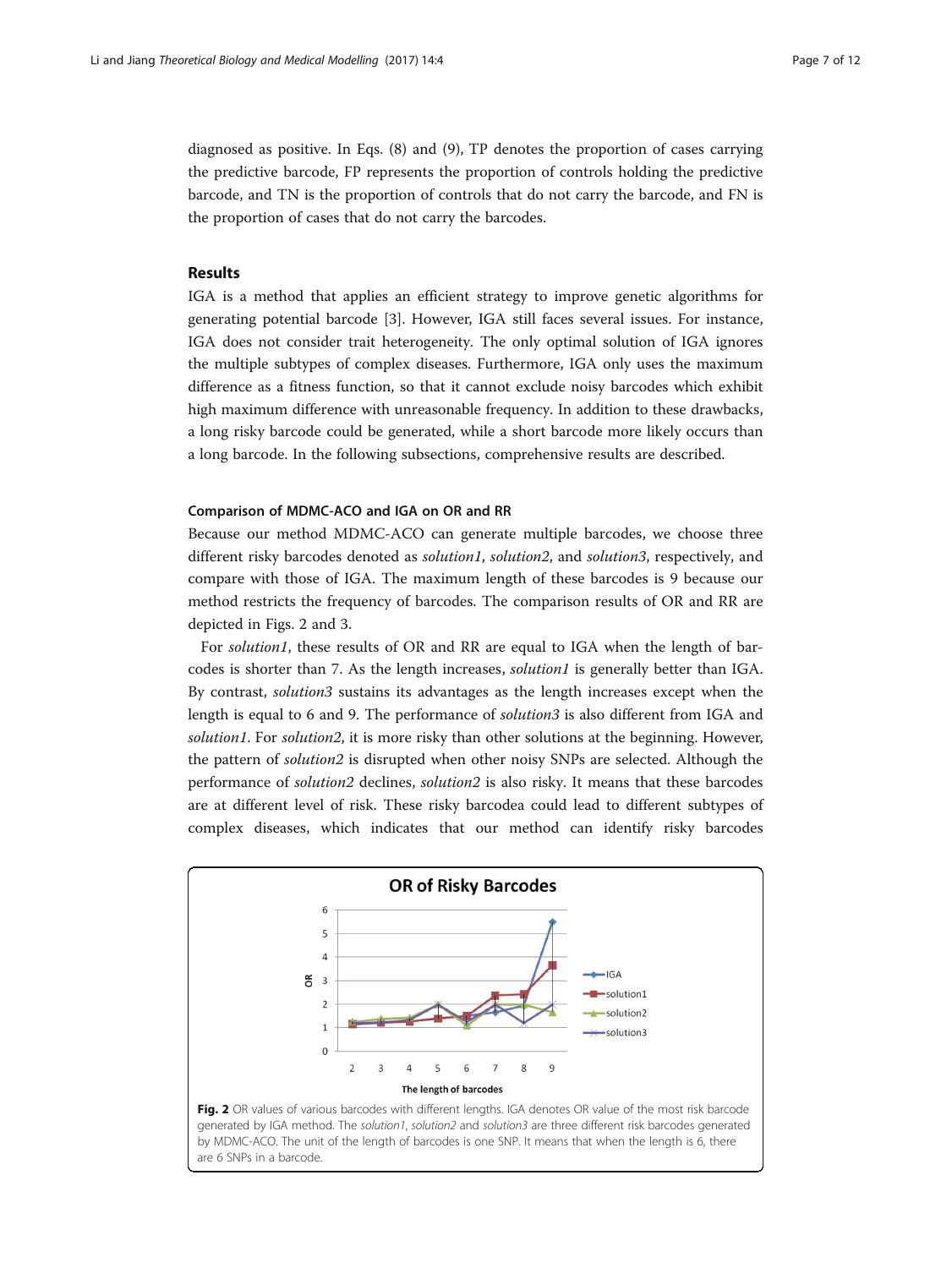<span id="page-7-0"></span>

correlated with multiple subtypes. The details of these solutions of our method are discussed in the following sections.

#### Multiple risky barcode details

Multiple subtype patterns may hidden in cases because of trait heterogeneity. In this study, ACO is designed to obtain multiple risky barcodes correlated with subtypes of breast cancer. The details of these three barcodes are listed in Tables 1, [2](#page-8-0) and [3.](#page-8-0) The maximum length of risky barcodes is set as 6 since a shorter barcode is statistically easier to form from statistical view.

When OR and RR of the barcodes are bigger than 1, the barcodes can be considered risky. When there are several different barcodes regarded as risk factors, the barcodes may represent different patterns correlated with different subtypes of breast cancer. Once the barcodes have been ranked according to the degree of risk, researchers can select the top barcodes for further clinical analysis.

From the results of 95% CI on OR and RR in Tables 1, [2](#page-8-0) and [3](#page-8-0), although these barcodes meet the criteria MD and MC and satisfy the requirement of OR and RR, not all of them meet a satisfied significant level. It is because that we have not set limitation directly on statistical significance during searching solutions. To further analyze statistical significance, we run our method three times and calculate the  $p$ -value of several potential barcodes in these three solutions as shown in Table [4.](#page-9-0)

Barcodes listed in Table [4](#page-9-0) are the most frequent solutions saved by MDMC-ACO in different run configurations. The barcodes located in the first six rows in Table [4](#page-9-0) are

| Epistatic SNPs                    |                         | Genotype Barcode Cancer percentage (%) | RR (95% CI)                                 | OR (95% CI)                                |
|-----------------------------------|-------------------------|----------------------------------------|---------------------------------------------|--------------------------------------------|
| $4 - 17$                          | 2-1                     | 52.75                                  | 1.07 (1.0254, 1.1217) 1.15 (1.0506, 1.2662) |                                            |
| 4-17-18                           | $2 - 1 - 1$             | 54.19                                  |                                             | 1.1 (1.0355, 1.1655) 1.21 (1.0657, 1.3687) |
| 4-17-18-22                        | $2 - 1 - 1 - 2$         | 55.60                                  | 1.12 (1.0347, 1.2102) 1.27 (1.0644, 1.5107) |                                            |
| 4-11-17-18-22                     | $2 - 2 - 1 - 1 - 2$     | 57.98                                  | 1.16 (1.0473, 1.2946) 1.39 (1.0826, 1.788)  |                                            |
| 4-11-16-17-18-22                  | $2 - 2 - 2 - 1 - 1 - 2$ | 60.00                                  |                                             | 1.2 (1.0347, 1.3982) 1.51 (1.0356, 2.193)  |
| 4-11-12-16-17-18-22 2-2-1-2-1-1-2 |                         | 70.27                                  | 1.41 (1.1403, 1.7373) 2.37 (1.1702, 4.8032) |                                            |

Table 1 Details of solution1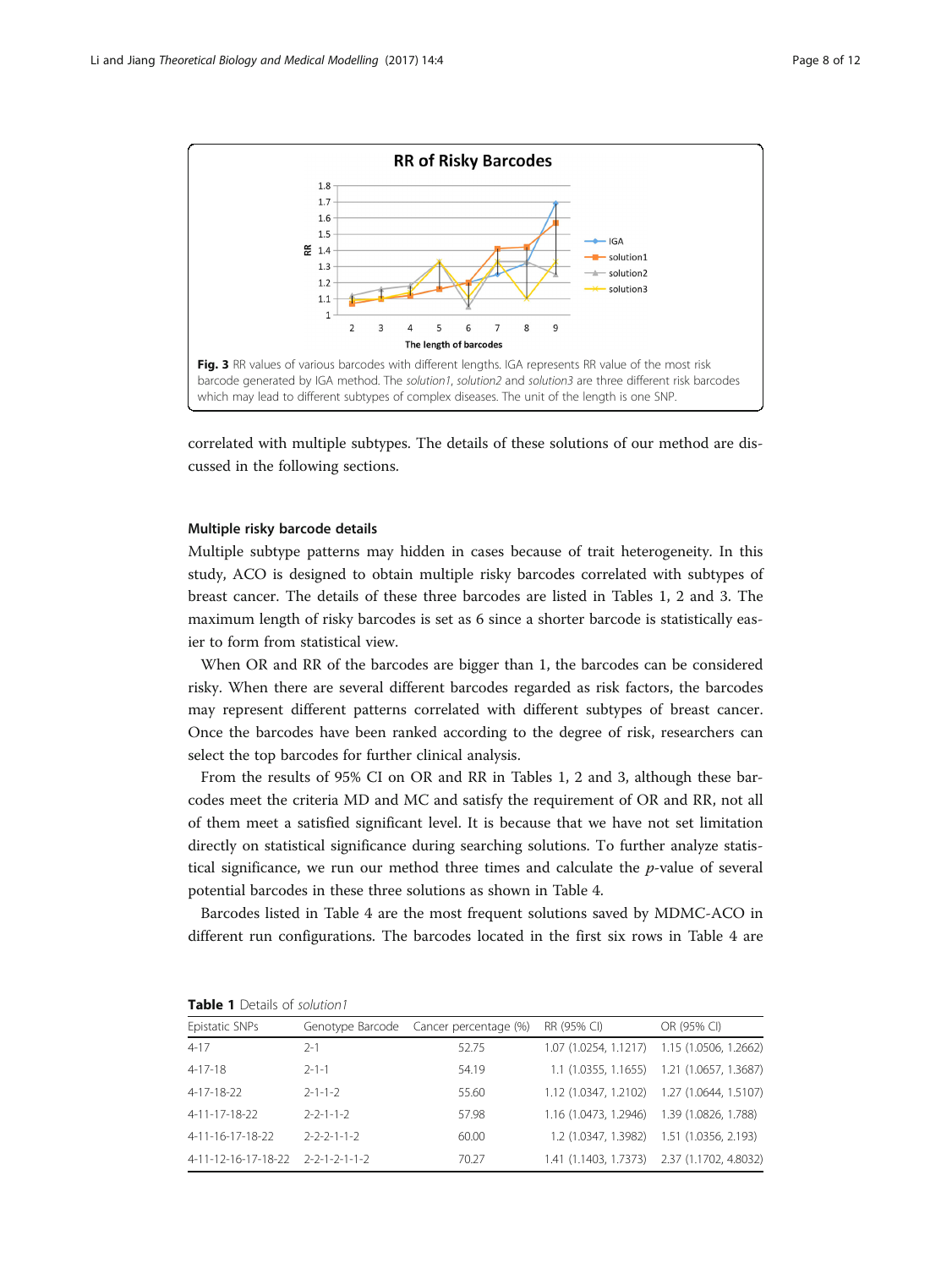| Epistatic SNPs                 | Genotype Barcode            | Cancer percentage (%) | RR.                   | OR                    |
|--------------------------------|-----------------------------|-----------------------|-----------------------|-----------------------|
| $2 - 4$                        | 0-0                         | 55.69                 | 1.12 (0.9974, 1.2509) | 1.26 (0.9799, 1.6308) |
| $2 - 4 - 6$                    | $() - () - 1$               | 57.97                 | 1.16 (0.9485, 1.4203) | 1.38 (0.8557, 2.2332) |
| $2 - 4 - 6 - 7$                | $1 - 0 - 1 - 0$             | 58.82                 | 1.18 (0.7903, 1.7525) | 1.43 (0.5437, 3.7583) |
| $2 - 4 - 6 - 7 - 20$           | $0 - 0 - 0 - 0 - 0$         | 66.67                 | 1.33 (0.5989, 2.9689) | 2 (0.1813, 22.0689)   |
| $2 - 4 - 6 - 7 - 17 - 20$      | $0 - 0 - 2 - 2 - 1 - 1$     | 52.38                 | 1.05 (0.6965, 1.5760) | 1.1 (0.4668, 2.5929)  |
| $2 - 4 - 6 - 7 - 12 - 17 - 20$ | $2 - 2 - 1 - 1 - 0 - 1 - 1$ | 66.67                 | 1.33 (0.5989, 2.9689) | 2 (0.1813, 22.0689)   |
|                                |                             |                       |                       |                       |

<span id="page-8-0"></span>Table 2 Details of solution?

statistically significant ( $p$ -value < 0.05). In addition to statistical significance, we will give further analysis on pathogenic SNP and frequency of barcodes in next subsections.

#### The most common pathogenic SNP

Although the subtypes of complex diseases may exhibit different properties, these subtypes likely display a common feature to some extent. Therefore, some common SNPs may be involved in various risky barcodes. In this study, these potential barcodes obtained by MDMC-ACO are further analyzed. We find that among these barcodes, SNP 4 (rs3020314) on the ESR1 whcih is the most common SNP appears in all risk barcodes.

MDMC-ACO has generated numerous intermediate results during the process of optimization. We analyze these intermediate results and find that once a barcode carries rs3020314, the value of OR and RR would be increase. In previous studies [[13](#page-11-0)–[15](#page-11-0)], ESR1 encodes an estrogen receptor, a ligand-activated transcription factor composed of several domains essential for hormone binding, DNA binding, and transcription activation. ESR1 also participates in pathological processes, such as breast cancer, endometrial cancer, and osteoporosis. These biological functions of ESR1 verify the statistical results of our method.

#### Determination of the length of barcodes

The length of barcodes should be restricted due to two reasons : 1) For example, the OR and RR of solution1 increase as the length of barcodes grows. However, the optimum combination remains unknown. 2) If a short barcode is risky and pathogenic, then the short barcode more likely forms than a long barcode. However, a very short barcode may lead to information loss and false positive results may be obtained. Therefore, it is important to determine the length of potential barcodes.

| Epistatic SNPs    | Genotype Barcode            | Cancer percentage (%) | <b>RR</b>               | OR                    |
|-------------------|-----------------------------|-----------------------|-------------------------|-----------------------|
| $4 - 8$           | $O-1$                       | 54.31                 | 1.09 (0.9821, 1.2081)   | 1.2 (0.9537, 1.4985)  |
| $4 - 6 - 8$       | $0 - 1 - 1$                 | 54.9                  | 1.1 (0.9209, 1.3120)    | 1.22 (0.8243, 1.8053) |
| $4 - 6 - 8 - 19$  | $0 - 2 - 1 - 0$             | 57.14                 | $1.14$ (0.6016, 2.1717) | 1.33 (0.2983, 5.9618) |
| 4-6-8-19-20       | $2 - 2 - 2 - 0 - 0$         | 66.67                 | 1.33 (0.5989, 2.9689)   | 2 (0.1813, 22.0689)   |
| $4-6-8-13-19-20$  | $0 - 0 - 1 - 0 - 1 - 2$     | 55.56                 | 1.11 (0.6193, 1.9940)   | 1.25 (0.3355, 4.6587) |
| 4-6-8-13-18-19-20 | $0 - 0 - 2 - 2 - 1 - 1 - 2$ | 66.67                 | 1.33 (0.5989, 2.9689)   | 2 (0.1813, 22.0689)   |

Table 3 Details of solution3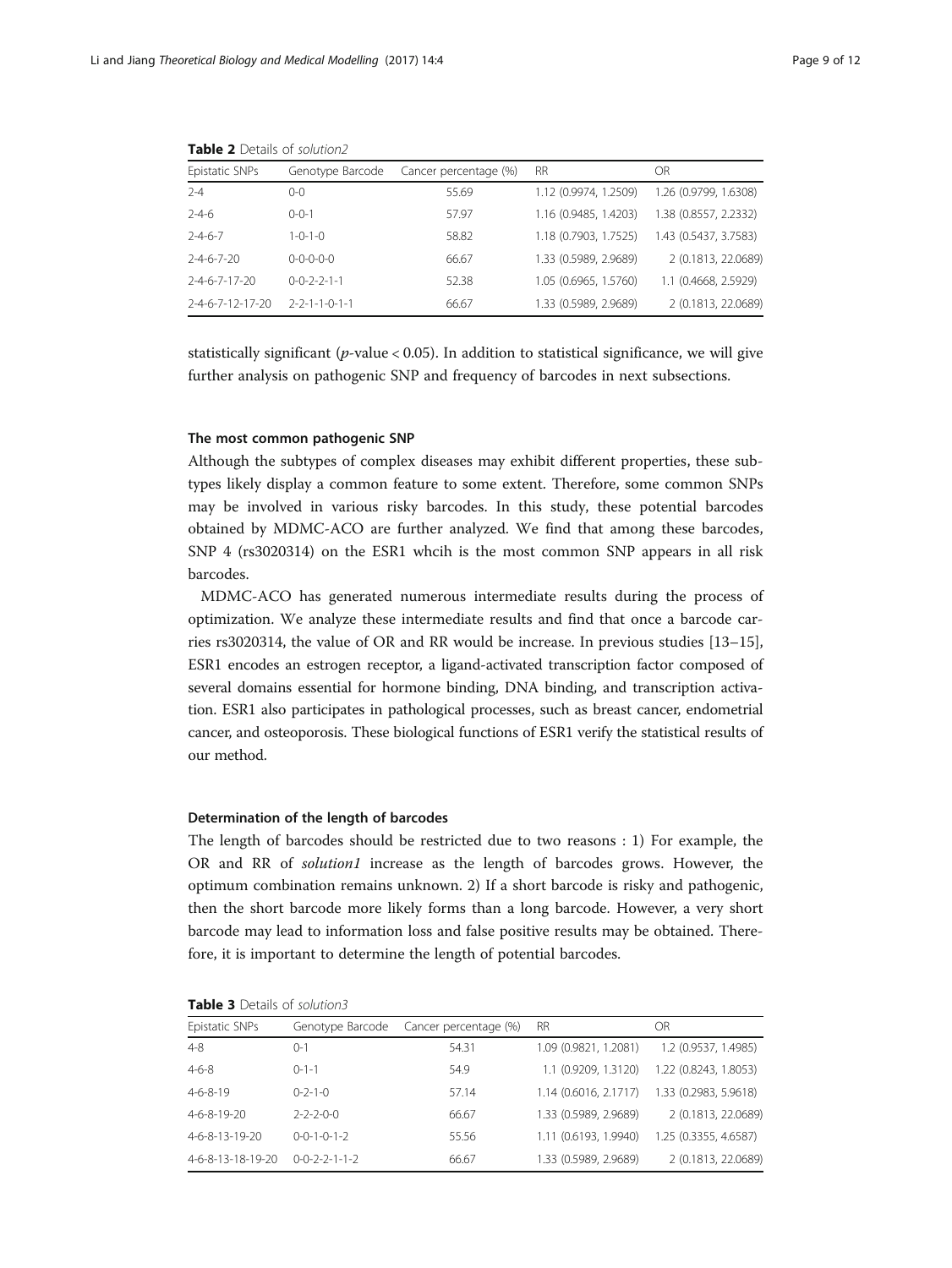| Epistatic SNPs      | Genotype Barcode            | $p$ -value |
|---------------------|-----------------------------|------------|
| $4 - 17$            | $2 - 1$                     | 0.003      |
| $4 - 17 - 18$       | $2 - 1 - 1$                 | 0.003      |
| 4-17-18-22          | $2 - 1 - 1 - 2$             | 0.008      |
| 4-11-17-18-22       | $2 - 2 - 1 - 1 - 2$         | 0.012      |
| 4-11-16-17-18-22    | $2 - 2 - 2 - 1 - 1 - 2$     | 0.031      |
| 4-11-12-16-17-18-22 | $2 - 2 - 1 - 2 - 1 - 1 - 2$ | 0.013      |
| $2 - 4$             | $0 - 0$                     | 0.071      |
| $2 - 4 - 6$         | $0 - 0 - 1$                 | 0.184      |
| $4 - 8$             | $0 - 1$                     | 0.121      |
| $4 - 6 - 8$         | $0 - 1 - 1$                 | 0.319      |

<span id="page-9-0"></span>Table 4 Statistical analysis of risky barcodes

To address these issues, we apply a further restriction on the frequency of these barcodes. Suppose that a complex disease only contains one kind of subtype and no other environmental factors influence the subtype. In a ideal case, patients likely carry one type of barcodes, and this barcode never exists in normal situations. However, other genetic or environmental factors can disrupt the ideal situation. Thus, the pathogenic pattern can be more complex in case–control studies: 1) multiple barcodes may be found in cases; 2) risky barcodes exist in controls.

Although the ideal situation is disturbed and complex situations possibly occur, it cannot be too extreme. In other words, risky barcodes cannot be too infrequent in cases and the barcode cannot also be too common in controls. In this study, a threshold of frequency is set as 1%. This finding indicates that the frequency of each risky barcode should satisfy the following condition: the frequency should be <1% in controls and the frequency should be >1% in cases. A total of 5000 cases and 5000 controls are considered in our study. Therefore, the number of patients carrying the barcode should be >50 and the number of normal people carrying the barcode should be <50. Two risky barcodes correlated to breast cancer survive because of this restriction, and their lengths are 6 and 3, respectively. One barcode is composed of 4-11-17-18-21-22 (rs3020314-rs9340799 rs660149-rs11571171-rs272428-rs858524) whose frequencies in cases and controls are 70 and 47, respectively. Another barcode is composed of 4-6-8(rs3020314-rs1543404 rs2747652) whose frequencies in cases and controls are 56 and 46, respectively.

#### **Discussion**

In this study, an intelligent algorithm is applied to optimize constraints MD and MC for identifying pathogenic barcodes. However, our approach cannot guarantee an optimal and stable solution for this kind of problem since ant colony algorithm is involved in probabilistic techniques. Despite this limitation, our method commits several merits as forementioned.

The results of our method are detailed in different aspects. IGA is compared with MDMC-ACO to validate the effectiveness of our method. These results reveal that our method can effectively determine pathogenic risky barcodes. Another merit of our method is that MDMC-ACO can generate multiple solutions which are related to different subtypes of complex diseases because of trait heterogeneity. Some of these barcodes are dominant since their OR and RR are significantly >1. A common ground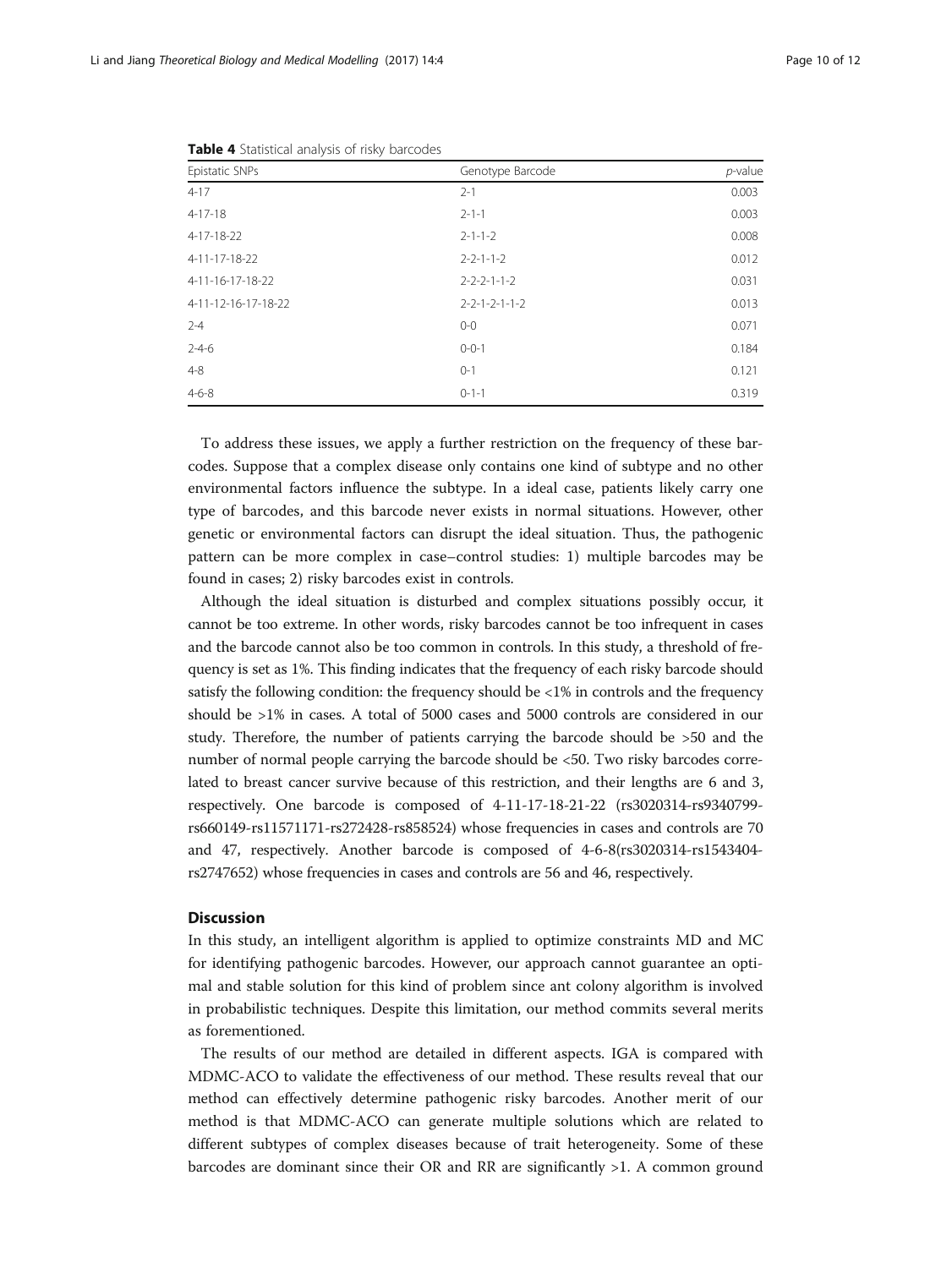is likely found among these different subtypes of complex diseases. It means that there are several common SNPs referred to different subtypes. Therefore, these common pathogenic SNPs need be further understood by gene function analysis.

In addition, considering the restriction of the barcode frequency, we can determine the optimum length of barcodes and exclude noisy barcodes. Multiple barcodes are regarded as risk factors of complex disease. Noise may exist in these solutions. Filter strategy can be applied. For example, these barcodes can be ranked on the basis of OR and RR. These top barcodes are dominant in cases.

The barcode rs3020314-rs1543404-rs2747652 whose OR and RR are 1.1 and 1.2 contains three SNPs and all of them exist in ESR1. Another barcode rs3020314 rs9340799-rs660149-rs11571171-rs272428-rs858524 contains six SNPs located in ESR1, PGR, and SHBG, separately; the OR and RR of this barcode are 1.2 and 1.5, respectively. All of these genes are correlated with breast cancer [[16](#page-11-0)–[19\]](#page-11-0).

Another challenging issue of epistasis analysis is computational complexity. In the pseudo-code of MDMC-ACO, the complexity is  $\Theta(I \times A \times L \times m \times n)$ , where I is the number of the maximum iterations of ACO, and  $A$  is the amount of artificial ants, and L is the average length of barcodes, and  $m$  is the number of samples and  $n$  is the number of SNP.

#### Conclusions

In this study, MD and MC criteria are combined with ACO to identify risky barcodes related to breast cancer. MDMC-ACO has addressed several important issues. The results show that our method can be used for the epistasis analysis of complex diseases. Although MDMC-ACO can identify several risky barcodes, these barcodes should be further validated in clinical studies.

Although our method provides several advantages, further studies should be performed 1) to use other complex diseases to evaluate MDMC; 2) to design an algorithm appropriate for GWAS and candidate studies; and 3) to develop a software with friendly GUI.

#### Abbreviations

ACO: Ant colony optimization; GWAS: Genome-wide association studies; MDMC: Maximum discrepancy and maximum consistency; OR: Odds ratio; RR: Risk ratio; SNPs: Single nucleotide polymorphisms

#### Acknowledgments

We are grateful to the anonymous reviewers whose suggestions and comments contributed to the significant improvement of this paper.

#### Funding

This paper is partially supported by the National Natural Science Foundation of China (Serial No.61602174 and 61563016), the Jiangxi Provincial natural science fund (No. 20161BAB212052 and 20151BAB217011) and the Scientific and Technological Research Project of Education Department in Jiangxi Province(GJJ150496). This work is also supported by Hunan Province high school Scientific Research Project (Grant No. 12C1093).

#### Availability of data and materials

Please contact author for data requests.

#### Authors' contributions

XL carried out the design of the study and performed the statistical analysis. WJ participated in software coding and helped to draft the manuscript. Both authors read and approved the final manuscript.

#### Competing interests

The authors declare that they have no competing interests.